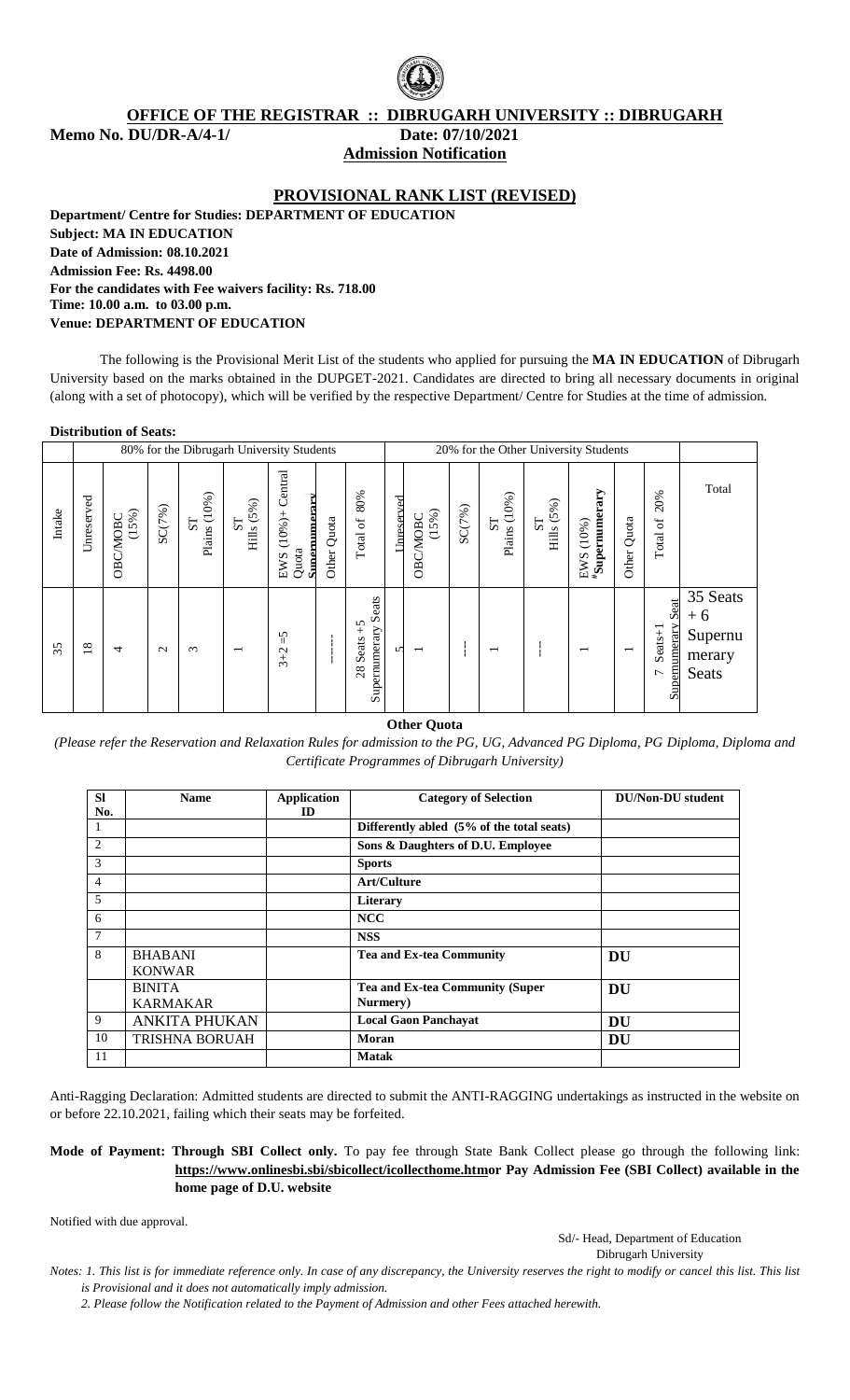Department of Education

**DIBRUGARH UNIVERSITY** Phone: 0373 : 2370248 (Off) **DIBRUGARH – 786004, ASSAM, INDIA**  $\begin{bmatrix} 0 & 0 \\ 0 & 1 \end{bmatrix}$  **Fax** : 0373 : 2370323 (Off) **E.Mail:educationdepartmentdu1965@gmail.com, [educationdepartment\\_du@yahoo.co.in](mailto:educationdepartment_du@yahoo.co.in)** 



## **ADMISSION NOTICE FOR MA IN EDUCATION PROGRAMME**

The following applicants have been selected provisionally **on the basis of merit** to appear in the interview for taking admission into the**MAProgramme in Education**for the session 2021-22, scheduled to be held on 8<sup>th</sup> October, 2021from 10:00 AM. onwards in the premises of the Department of Education, Dibrugarh University.

The provisionally-selected eligible candidates (both Merit & Waiting Lists) have to report at the Office of the Department of Education, Dibrugarh University **latest by 09:30AM.** Admission of students into the MA Programme in Educationwill commence from **10:00AM.** 

Admission has to be taken by applicant on his/her own, **and no representative(s) will be considered for the purpose of the admission interview. Eligible candidates, who are not present when their names are called by the Admission Committee, will forfeit their seat to the next eligible candidate from the Merit / Waiting List. Candidates from the Waiting List also should be present at the time of Admission, as the entire Admission Process shall be completed at one go.** 

#### **No separate call letters will be issued to the candidates.**

The candidate will have to bring the following documents and testimonial in original

- i) A print copy of the **Online Application** submitted along with the photocopies of all relevant testimonials **at the time of interview (i.e. 8th October, 2021).**
- ii) DUPGET 2021 **Score Card**.
- iii) **Domicile Certificate/Permanent Residence Certificate (PRC) of Assam for claiming the fee waiving benefit and Statutory Reservation.**
- iv) **Undertaking on 'Provisional Admission' (Format of undertaking shall be available in the University website).**
- v) All documents in **original** for producing before the Admission Committee:
	- a) H.S. L. C. Examination
	- b) H.S. Examination
	- c) Degree Examination  $(1<sup>st</sup>, 2<sup>nd</sup>, 3<sup>rd</sup>, 4<sup>th</sup>, 5<sup>th</sup>& 6<sup>th</sup> Semester)$
	- d) Caste Certificate (where necessary)
	- e) Domicile Certificate/Permanent Residence Certificate (PRC) of Assam for claiming the fee waiving benefit and Statutory Reservation.
	- f) Medical Certificate (where necessary)
- vi) The Admission Fee, Course Fee, etc. (wherever applicable as per the Fee Structure given in the website).

**The Admission Fee, Course Fee, etc. (wherever applicable) to be paid by the candidates at the time of admission through SBI Collect only.**

- vii) The Admission of the candidates shall be held in the respective Departments/ Centres for Studies on the scheduled date only.
- viii) **The Selection and Admission of all Academic Programmes covered by this Notification shall be purely provisional and subject to fulfillment of requisite norms of Qualifying Examinations and other relevant criteria.**
- Waiver of Admission Fee (as per the Office Memorandum of the Government of Assam): *Please refer to the OFFICE MEMORANDUM REGARDING FEE WAIVER of the Government of Assam given in the website: dibru.ac.in.*

## **NB: In all matters related to admission into the MAProgramme in Education, the decision of the Admission Committee will be considered as final.**

 [Dr. Krishna Prasad Gogoi] Head, Department of Education,Dibrugarh University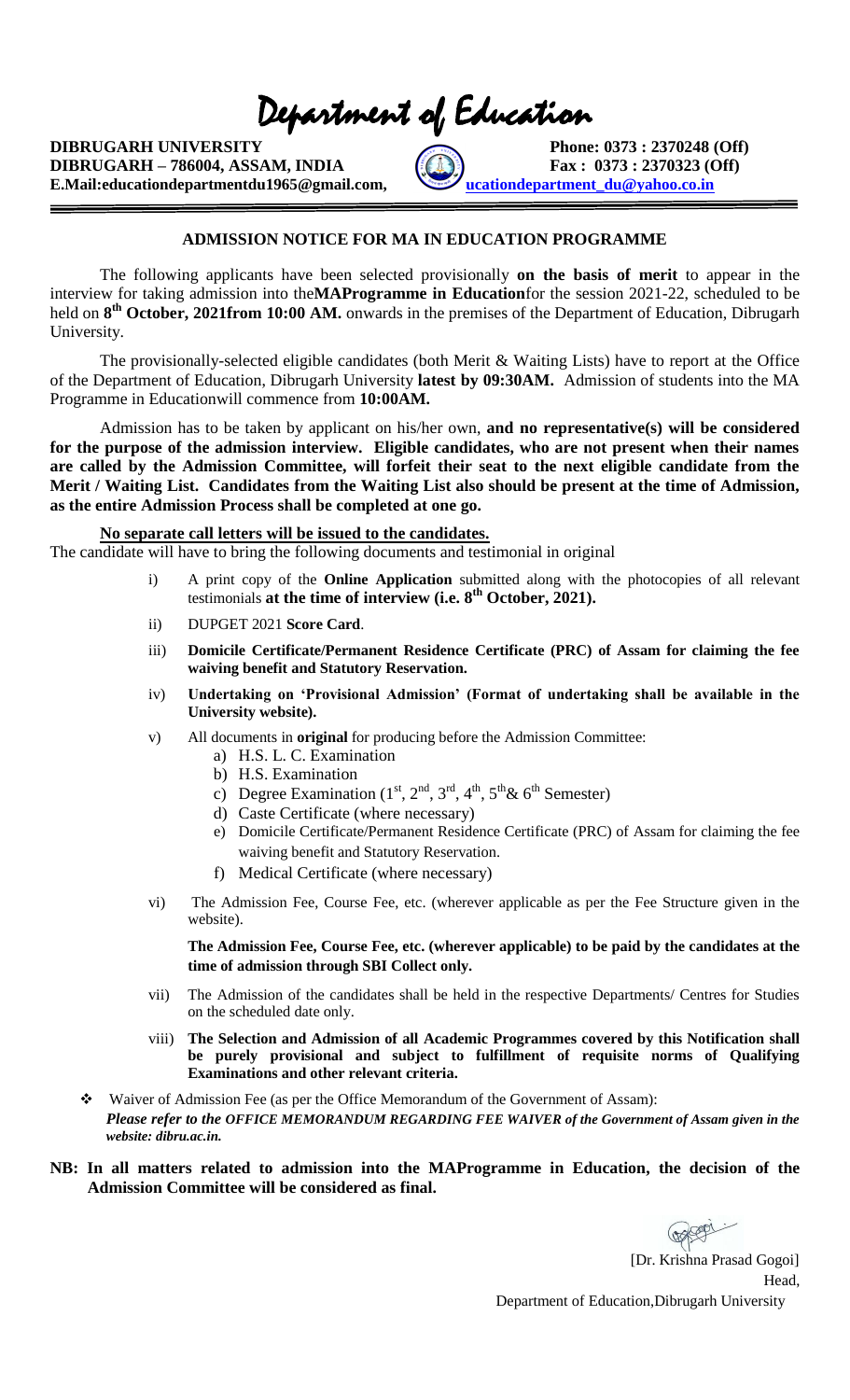Department of Education

**DIBRUGARH UNIVERSITY** Phone: 0373 : 2370248 (Off) **DIBRUGARH – 786004, ASSAM, INDIA**  $\left(\begin{matrix} 0 & 0 \\ 0 & 1 \end{matrix}\right)$  **Fax** : 0373 : 2370323 (Off) **E.Mail:educationdepartmentdu1965@gmail.com, [educationdepartment\\_du@yahoo.co.in](mailto:educationdepartment_du@yahoo.co.in)** 



## **MERIT LIST OF PROVISIONALLY SELECTED CANDIDATES FOR ADMISSION INTO MA IN EDUCATION PROGRAMME: 2021 (FROM DIBRUGARH UNIVERSITY)**

## **CATEGORY :UNRESERVED**

| Sl.No | <b>Name of Candidates</b> | Category       | <b>DUPGET Score</b> |
|-------|---------------------------|----------------|---------------------|
| 1.    | JYOTIKA BAILUNG           | <b>OBC</b>     | 49.50               |
| 2.    | PARAG PRATIM SAIKIA       | OBC            | 42.25               |
| 3.    | <b>SHRISTY GOGOI</b>      | <b>OBC</b>     | 41.50               |
| 4.    | <b>CHUNKU PHATUWALI</b>   | ST(P)          | 40.50               |
| 5.    | KABITA GOSWAMI            | <b>GENERAL</b> | 40.50               |
| 6.    | <b>BOBEE BORAH</b>        | <b>GENERAL</b> | 40.00               |
| 7.    | <b>KARINA GOGOI</b>       | <b>OBC</b>     | 39.50               |
| 8.    | <b>LEEJA BORAH</b>        | <b>OBC</b>     | 39.25               |
| 9.    | PUSPANJALI MILI           | ST(P)          | 38.25               |
| 10.   | SUNITA KUMARI HARIJAN     | <b>SC</b>      | 38.25               |
| 11.   | <b>SMITA CHETRY</b>       | OBC            | 38.00               |
| 12.   | <b>BORNALI MORAN</b>      | OBC            | 37.50               |
| 13.   | <b>TULTULI BORUAH</b>     | OBC            | 37.50               |
| 14.   | <b>HENA DIHINGIA</b>      | OBC            | 37.00               |
| 15.   | <b>ANIRUDDHA BORA</b>     | OBC            | 37.00               |
| 16.   | <b>SANCHAYITA BORUAH</b>  | OBC            | 36.25               |
| 17.   | PRIYANKA SARKAR           | SС             | 35.75               |
| 18.   | <b>KUSHAL PEGU</b>        | ST(P)          | 35.50               |

## **CATEGORY: OBC**

| Sl.No | <b>Name</b>            | <b>DUPGET Score</b> | <b>Remarks</b>      |
|-------|------------------------|---------------------|---------------------|
|       | <b>NABASHITA GOGOI</b> | 35.25               |                     |
|       | <b>ANJENIKA GOGOI</b>  | 34.50               |                     |
| 3.    | TRISHNA BORUAH         | 27.50               | Central Quota-Moran |
|       |                        |                     | Community           |
|       | <b>BHABANI KONWAR</b>  | 24.25               | Central Quota-Tea & |
|       |                        |                     | Ex Tea Community    |

## **CATEGORY: ST (P)**

| Sl.No         | <b>Name</b>         | <b>DUPGET Score</b> |
|---------------|---------------------|---------------------|
|               | RAHI DEORI          | 28.75               |
| $\mathcal{D}$ | <b>PRIYANKA</b>     | 28.50               |
|               | SONOWAL             |                     |
| 2             | <b>MINUMAI TAID</b> | 28.25               |

## **CATEGORY: ST (H)**

| Sl.No | <b>Name</b>   | <b>DUPGET Score</b> |
|-------|---------------|---------------------|
|       | SUJATA BARUAH | 33.75               |

### **CATEGORY: SC**

| Sl.No. | <b>Name</b>      | <b>DUPGET Score</b> |
|--------|------------------|---------------------|
|        | DEEPSIKHA DAS    | 27.00               |
| ۷.     | <b>SUNIL DAS</b> |                     |

## **CATEGORY: Central Quota- Supernumerary (Tea and Ex Tea Community)**

| Sl.No | 1 Name          | <b>DUPGET Score</b> |
|-------|-----------------|---------------------|
|       | RINITA KARMAKAR |                     |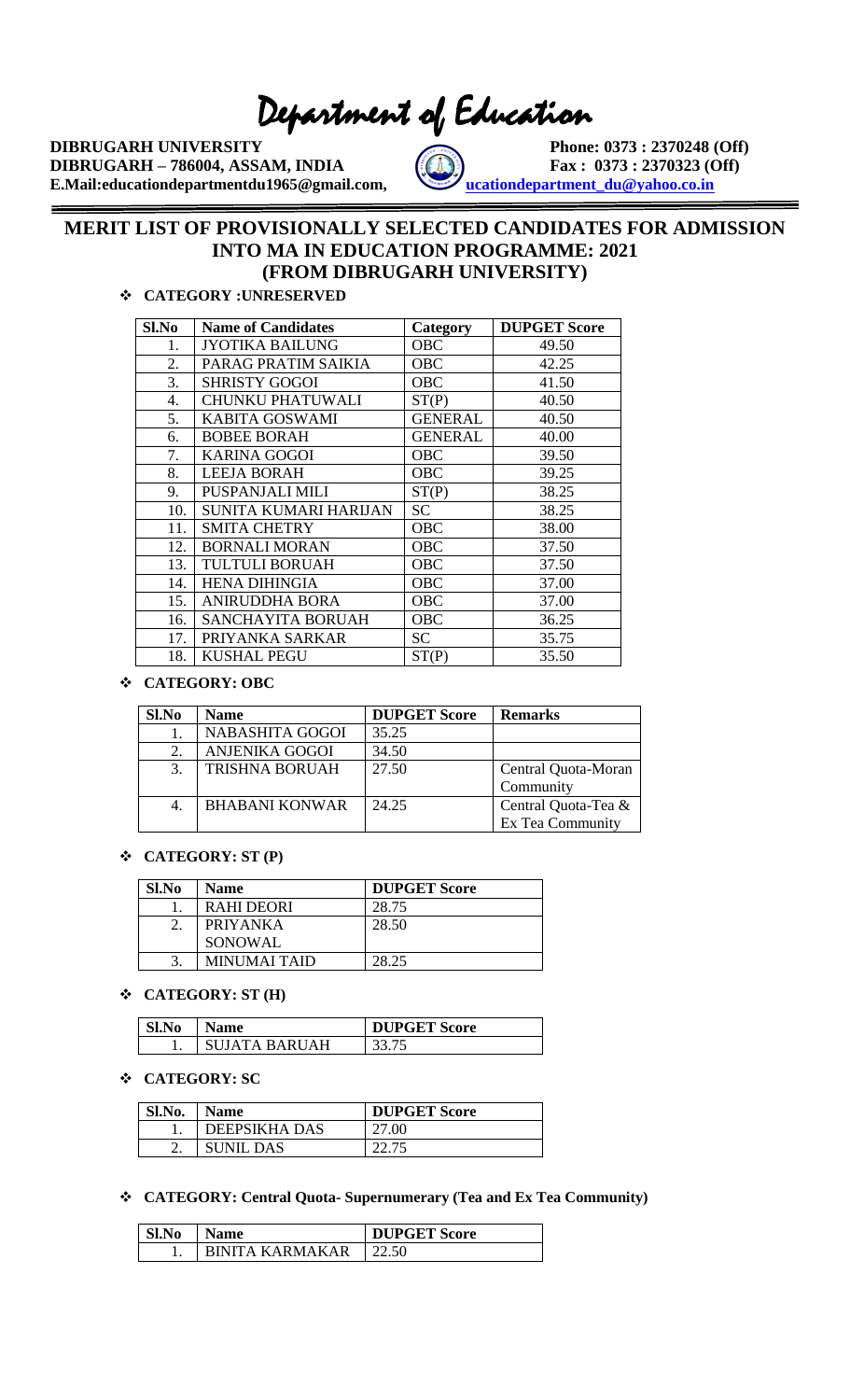## **CATEGORY: Central Quota- Supernumerary (Local Gaon Panchayat)**

| Sl.No | <b>Name</b>   | <b>DUPGET Score</b> |
|-------|---------------|---------------------|
|       | Ankita Phukan | ت ک                 |

## **CATEGORY: EWS**

| Sl.No | Name            | <b>DUPGET Score</b> |
|-------|-----------------|---------------------|
|       | PRAKASH DHAKAL  | 34.75               |
|       | <b>NITUMONI</b> | 34.00               |
|       | <b>HOWBORAH</b> |                     |
|       | TITIKHYA PRIYA  | 32.25               |
|       | <b>BORUAH</b>   |                     |

# **WAITING LIST FOR MA IN EDUCATION PROGRAMME FROM DIBRUGARH UNIVERSITY**

## **Unreserved**

| Sl.No | <b>Name</b>            | Category       | <b>DUPGET Score</b> |
|-------|------------------------|----------------|---------------------|
| 1.    | PRAKASH DHAKAL         | <b>GENERAL</b> | 34.75               |
| 2.    | <b>ANJENIKA GOGOI</b>  | <b>OBC</b>     | 34.50               |
| 3.    | <b>MALAYA PHUKAN</b>   | <b>OBC</b>     | 34.00               |
| 4.    | NITUMONI HOWBORAH      | <b>GENERAL</b> | 34.00               |
| 5.    | <b>SUJATA BARUAH</b>   | ST(H)          | 33.75               |
| 6.    | DEEPSHIKHA GOGOI       | <b>OBC</b>     | 33.50               |
| 7.    | <b>SUDESHNA PAUL</b>   | <b>OBC</b>     | 33.00               |
| 8.    | AMAYIKA SAIKIA         | <b>GENERAL</b> | 33.00               |
| 9.    | <b>LAKHAY JYOTI</b>    | OBC            | 32.50               |
|       | <b>BORGOHAIN</b>       |                |                     |
| 10.   | TITIKHYA PRIYA BORUAH  | <b>GENERAL</b> | 32.25               |
| 11.   | PRIYASHREE PAUL        | <b>OBC</b>     | 32.00               |
| 12.   | <b>ELISA MORAN</b>     | <b>OBC</b>     | 32.00               |
| 13.   | PAWAN SHARMA           | <b>GENERAL</b> | 31.75               |
| 14.   | <b>JIGYASHI GOGOI</b>  | OBC            | 31.50               |
| 15.   | <b>ANKITA GOGOI</b>    | <b>OBC</b>     | 31.25               |
| 16.   | <b>CHANDRAMA LAHON</b> | OBC            | 31.00               |
| 17.   | <b>SEHNAZ KHATUN</b>   | <b>GENERAL</b> | 30.50               |
| 18.   | <b>SURAVI BORPATRA</b> | OBC            | 30.50               |
|       | <b>GOHAIN</b>          |                |                     |
| 19.   | <b>UDIPTA GOGOI</b>    | <b>OBC</b>     | 30.50               |
| 20.   | ARUNDHUTI SAIKIA       | OBC            | 30.25               |

## **OBC**

| S1.No | <b>Name</b>                   | <b>DUPGET Score</b> |
|-------|-------------------------------|---------------------|
| 1.    | <b>MALAYA PHUKAN</b>          | 34.00               |
| 2.    | DEEPSHIKHA GOGOI              | 33.50               |
| 3.    | <b>SUDESHNA PAUL</b>          | 33.00               |
| 4.    | <b>LAKHAY JYOTI BORGOHAIN</b> | 32.50               |
| 5.    | PRIYASHREE PAUL               | 32.00               |
| 6.    | <b>ELISA MORAN</b>            | 32.00               |
| 7.    | <b>JIGYASHI GOGOI</b>         | 31.50               |
| 8.    | <b>ANKITA GOGOI</b>           | 31.25               |
| 9.    | <b>CHANDRAMA LAHON</b>        | 31.00               |
| 10.   | SURABHI BORPATRA GOHAIN       | 30.50               |
| 11.   | <b>UDIPTA GOGOI</b>           | 30.50               |
| 12.   | ARUNDHATI SAIKIA              | 30.25               |
| 13.   | <b>BHAGYASRI HILOIDARY</b>    | 28.75               |

 $\mathbf{\hat{S}}$  ST(P)

| Sl.No | <b>Name</b>          | <b>DUPGET Score</b> |
|-------|----------------------|---------------------|
|       | <b>BORNALI DEORI</b> | 25.00               |
|       | NIPUL KUTUM          | 24.75               |
|       | RAMCHANDRA PEGU      | 23.50               |
|       | KHIRUPRASAD SONOWAL  | 23.25               |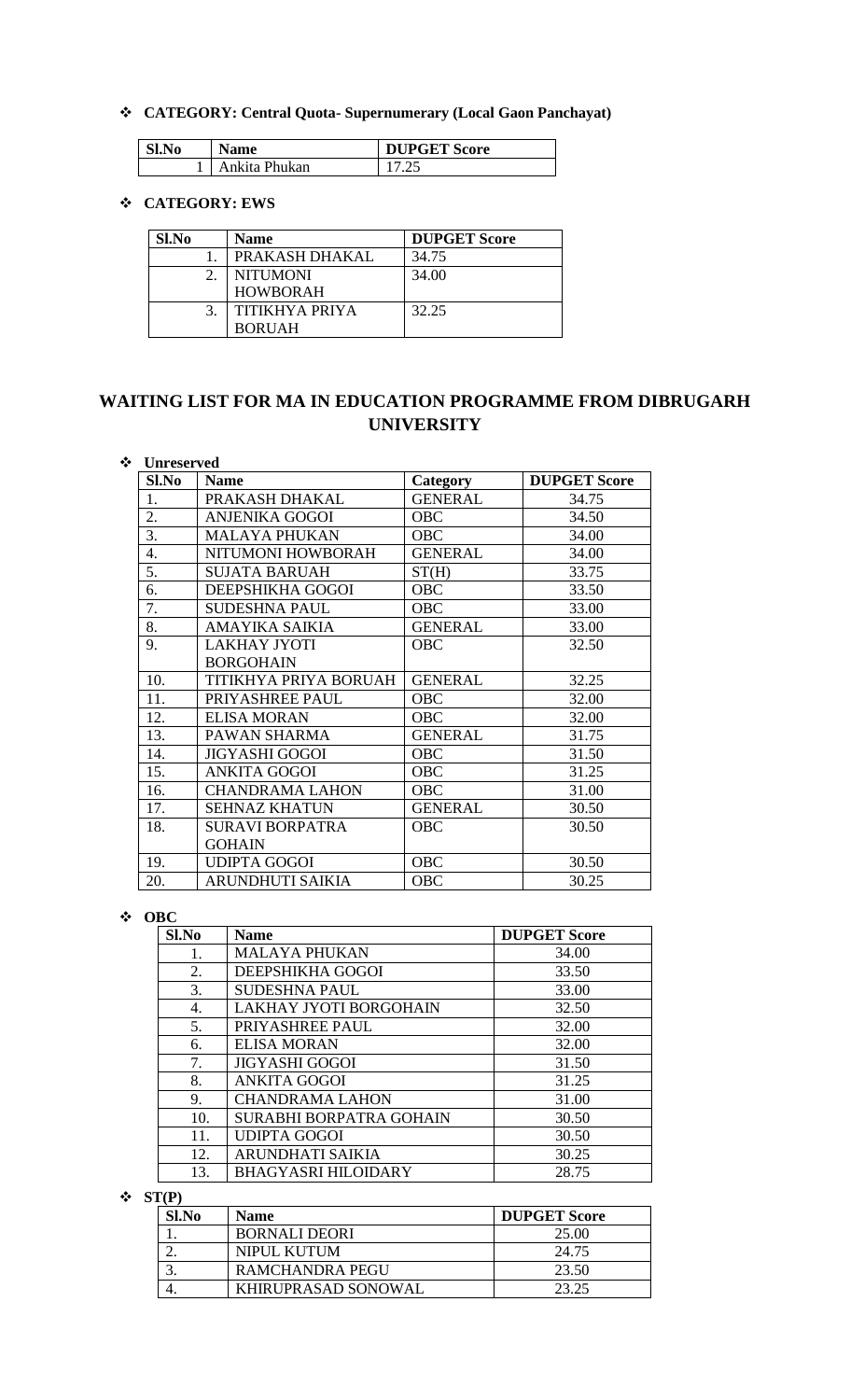| J.                       | <b>SOMAN SAIKIA</b>   | 22.75 |
|--------------------------|-----------------------|-------|
|                          | <b>MANOJ KULI</b>     | 22.00 |
| $\overline{\phantom{a}}$ | <b>KHAGEN THENGAL</b> |       |
|                          | JYOTIKA ISLARY        |       |

## $\div$  ST(H)

| Sl.No | <b>Name</b>              | <b>DUPGET Score</b> |
|-------|--------------------------|---------------------|
|       | <b>SHAMLONG RONGRANG</b> | 18.75               |
| ـ.    | PRIYANKA TERANGPI        | 18.25               |
|       | <b>MAYURI PANGYOK</b>    | 17.75               |
|       | <b>BIRTIKA TERANGPI</b>  | 15.25               |

## **SC**

| Sl.No | <b>Name</b>           | <b>DUPGET Score</b> |
|-------|-----------------------|---------------------|
|       | <b>PUJA MEDHI</b>     | 20.75               |
| 2.    | <b>DIPSIKHA DAS</b>   | 20.50               |
| 3.    | <b>GEETIMONI DAS</b>  | 20.25               |
|       | PRANAB MONDAL         | 20.00               |
|       | <b>KALPANA SARKAR</b> | 19.00               |
| 6.    | <b>SUKANYA DAS</b>    | 17.00               |
|       | <b>KHUSBU MALLIK</b>  | 14.50               |
|       | PRINCIMA UNIVERS      | 14.00               |

## **EWS**

| Sl.No | <b>Name</b>            | <b>DUPGET Score</b> |
|-------|------------------------|---------------------|
|       | POLLOBIKA BORAH        | 30.00               |
|       | RUMI PHUKAN            | 29.25               |
|       | FARMIN TANJINAT AKHTAR | 29.25               |
|       | JUTIKA BORAH           | 27.00               |

**NB 1: The Seats remained vacant after Admission from the eligible candidates of the Provisional Merit List shall be filled up from the List of eligible Waitlisted Candidates on the same day, i.e. on 08.10.2021 (from 2:30 p.m. onwards). This Information modifies the Schedule notified in the Notification of the DUPGET 2021 Result vide Memo No. DU/DR-A/DUPGET 21/1130 dated 04.10.2021.**

## **MERIT LIST OF PROVISIONALLY SELECTED CANDIDATES FOR ADMISSION INTO MA IN EDUCATION PROGRAMME: 2021 (FROMOTHER UNIVERSITY)**

## **UNRESERVED**

| Sl.No | <b>Name</b>           | Category       | <b>DUPGET Score</b> |
|-------|-----------------------|----------------|---------------------|
|       | PRANTIKA SAIKIA       | <b>OBC</b>     | 53.50               |
| ـ.    | PRASURYA PHUKAN       | <b>GENERAL</b> | 44.75               |
| 3.    | PRERONA NATH          | <b>OBC</b>     | 43.50               |
|       | RONAKSHI BARUAH       | <b>GENERAL</b> | 42.25               |
|       | <b>BHAGYASRI NATH</b> | OBC-           | 41.00               |

**OBC**

| vv                             |             |                     |  |
|--------------------------------|-------------|---------------------|--|
| $\mathbf{C}$ l, $\mathbf{N_0}$ | <b>Name</b> | <b>DUPGET Score</b> |  |
| . .                            | DEY<br>Δ    |                     |  |

 $\div$  ST(P)

| N0. | Name               | <b>DUPGET Score</b> |
|-----|--------------------|---------------------|
|     | NARAJIT RASUMATARY |                     |

**EWS**

| Sl.No | Name         | <b>DUPGET Score</b> |
|-------|--------------|---------------------|
|       | MEERA KUMARI | 38.50               |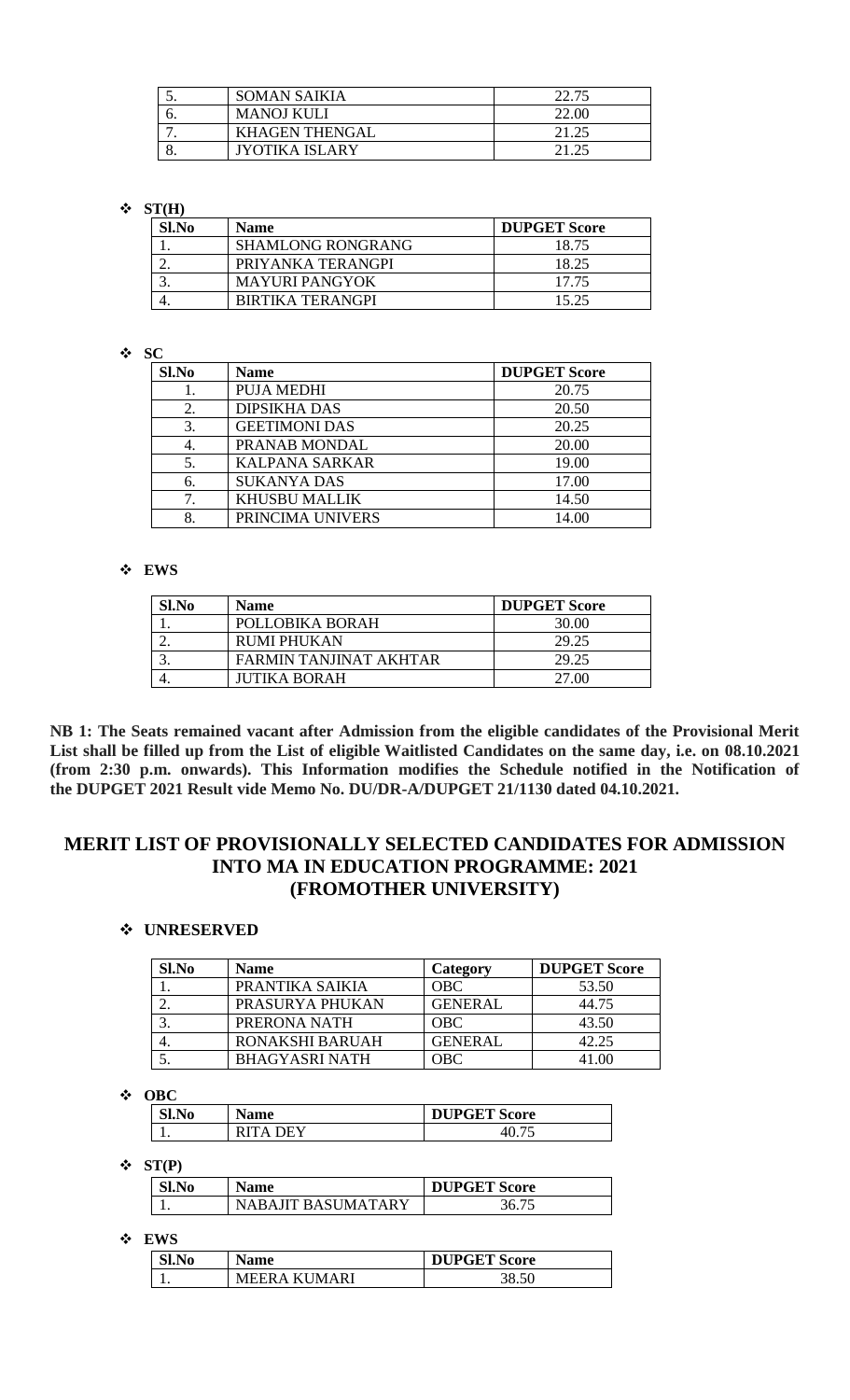# Department of Education

**DIBRUGARH UNIVERSITY** Phone: 0373 : 2370248 (Off) **DIBRUGARH – 786004, ASSAM, INDIA**  $\left(\begin{matrix} 0 & 0 \\ 0 & 1 \end{matrix}\right)$  **Fax** : 0373 : 2370323 (Off) **E.Mail:educationdepartmentdu1965@gmail.com, [educationdepartment\\_du@yahoo.co.in](mailto:educationdepartment_du@yahoo.co.in)** 

# **WAITING LIST FOR MA IN EDUCATION PROGRAMME FROM OTHER UNIVERSITY**

## **UNRESERVED**

| Sl.No            | <b>Name</b>               | Category       | <b>DUPGET Score</b> |
|------------------|---------------------------|----------------|---------------------|
| 1.               | <b>RITA DEY</b>           | OBC            | 40.75               |
| 2.               | <b>ALICE SAIKIA</b>       | <b>OBC</b>     | 40.25               |
| 3.               | <b>HIMADRI CHETIA</b>     | <b>OBC</b>     | 39.00               |
| $\overline{4}$ . | <b>MEERA KUMARI</b>       | <b>GENERAL</b> | 38.50               |
| 5.               | DIKSHITA SAIKIA           | <b>OBC</b>     | 37.50               |
| 6.               | <b>SUMI BHAGAWATI</b>     | <b>GENERAL</b> | 37.00               |
| 7.               | <b>NABAJIT BASUMATARY</b> | ST(P)          | 36.75               |
| 8.               | <b>BARNALI DEVI</b>       | OBC            | 36.50               |
| 9.               | FREEDOM NARZARY           | ST(P)          | 35.25               |
| 10.              | <b>MONALIMA GOGOI</b>     | <b>OBC</b>     | 35.00               |
| 11.              | PUBALI GOSWAMI            | <b>GENERAL</b> | 34.75               |
| 12.              | <b>MADHUSHREE PAUL</b>    | <b>GENERAL</b> | 33.75               |
| 13.              | <b>DEISY DEVI</b>         | <b>GENERAL</b> | 33.50               |
| 14.              | <b>MOUSUMI BARUAH</b>     | <b>GENERAL</b> | 32.50               |
| 15.              | <b>DIKSHITA SHARMA</b>    | <b>GENERAL</b> | 32.50               |
| 16.              | YASINA HUSSAIN            | <b>GENERAL</b> | 32.00               |
| 17.              | ROZI AFRIDA SULATANA      | <b>GENERAL</b> | 31.75               |
| 18.              | <b>BARASHA BORO</b>       | ST(P)          | 30.50               |

## **OBC**

| Sl.No             | <b>Name</b>            | <b>DUPGET Score</b> |
|-------------------|------------------------|---------------------|
|                   | ALICE SAIKIA           | 40.25               |
| ,.                | HIMADRI CHETIA         | 39.00               |
| $\mathbf{\Omega}$ | <b>DIKSHITA SAIKIA</b> | 37.50               |
|                   | <b>BARNALI DEVI</b>    | 36.50               |
|                   | <b>MONALIMA GOGOI</b>  | 35.00               |

#### $\div$  ST(P)

| Sl.No | <b>Name</b>             | <b>DUPGET Score</b> |
|-------|-------------------------|---------------------|
|       | <b>FREEDOM NARZARY</b>  | 35.25               |
|       | <b>BARASHA BORO</b>     | 30.50               |
|       | <b>JULIA BASUMATARY</b> | 29.75               |
|       | <b>DOKPUN PEGU</b>      | 21.25               |
|       | BARASHA RABHA           | 19.50               |

#### **EWS**

| L VV 19 |                      |                     |
|---------|----------------------|---------------------|
| Sl.No   | <b>Name</b>          | <b>DUPGET Score</b> |
|         | YASIMA HUSSAIN       | 32.00               |
|         | NARGIS SULTANA       | 30.00               |
|         | <b>SHAMIM KAWSAR</b> | 29.75               |

**NB 1: The Seats remained vacant after Admission from the eligible candidates of the Provisional Merit List shall be filled up from the List of eligible Waitlisted Candidates on the same day, i.e. on 08.10.2021 (from 2:30 p.m. onwards). This Information modifies the Schedule notified in the Notification of the DUPGET 2021 Result vide Memo No. DU/DR-A/DUPGET 21/1130 dated 04.10.2021.**

**2** : Utmost care has been taken to ensure accuracy in preparing the list. Any discrepancy, if detected, may be brought to the notice of the undersigned immediately.